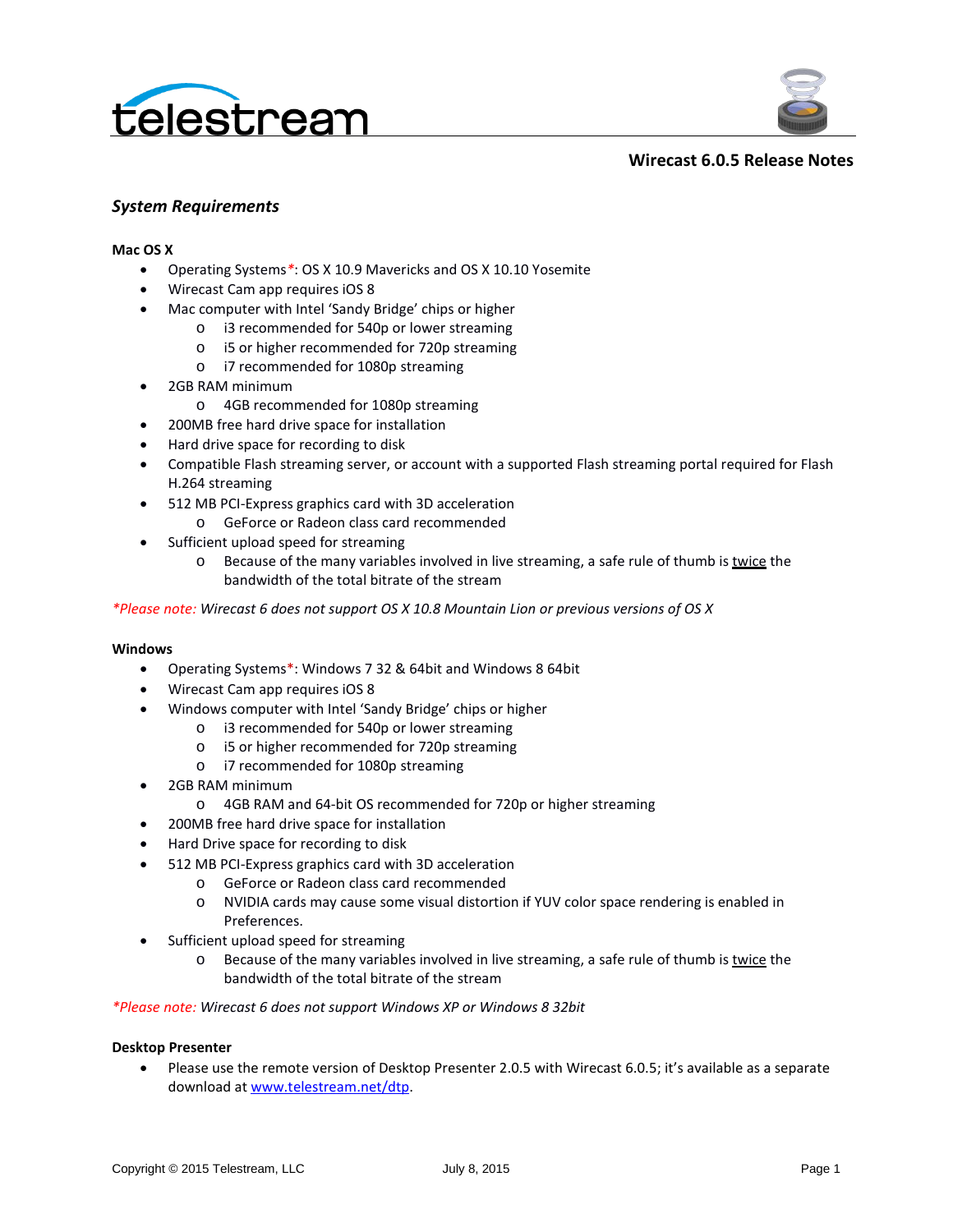# **Wirecast 6.0.5**

#### **Fixes and Enhancements**

- Added support for YouTube default channels/streams. (Mac OS X & Windows)
- Eliminated crash when YouTube event times were not in 30-minute increments. (Mac OS X & Windows)
- Fixed issue preventing MOV/MJPEG recording in 480p resolution. (Mac OS X & Windows)
- Fixed playback crashes due to unsupported AMD instructions. (Windows)
- Users can now start a YouTube broadcast without having to go to the YouTube website. (Mac OS X & Windows)
- Added M4A to the list of files supported for playback. (Mac OS X & Windows)
- Fixed problem authenticating to Limelight on Yosemite. (Mac OS X)
- Improved emoticon support (Mac OS X & Windows)
- Fixed a crash when decoding the CineForm Intermediate codec. (Mac OS X & Windows)
- Improved support for emoticons when using Twitter integration and titles. (Mac OS X & Windows)
- Can now use the number pad to trigger keyboard shortcuts. (Mac OS X & Windows)
- Now shot thumbnails are updated to correspond to the in point set on prerecorded media. (Mac OS X & Windows)
- Fixed problem where the Output Settings window would jump behind the main window after YouTube authentication. (Mac OS X & Windows)
- Fixed run-time exception during offline activation. (Mac OS X)
- Auto section of Canvas size now takes the virtual camera output resolution into account. (Mac OS X & Windows)
- Fixed YUV GPU conversion crash that occurred with some video cards. (Windows)
- Now Twitter message will wrap using all titles. (Mac OS X & Windows)
- Now a user can hold down the Option key on Mac or the Alt key on Windows to prevent creating a playlist while performing a drag and drop on a shot. (Mac OS X & Windows)
- Fixed a problem where text descenders were being cut off in certain titles. (Windows)
- Removed a small square that appeared inadvertently on the Twitter feed dialog on Windows 7 with Aero enabled. (Windows)
- Fixed problem playing some H.264 encoded mp4 files. (Mac OS X & Windows)
- Now can go back on forth between Wirecast windows without having to click on a window first to activate it. (Mac OS X)
- Fixed issue where sometimes the channel drop-down default was not set automatically after authentication in the Output Setting window. (Mac OS X & Windows)
- Now search in the Twitter feed is done on multiple words rather than an exact phrase only. (Mac OS X & Windows)
- Removed non working filters CICode128BarcodeGenerator and CIAztecCodeGenerator (Mac OS X & Windows)
- Eliminated possible duplicate ONVIF camera entries. (Mac OS X & Windows)
- Now disallow odd Canvas dimensions. (Mac OS X & Windows)
- Numerous localization fixes. (Mac OS X & Windows)
- Now disallow positioning shots to the left of the Black shot. (Mac OS X & Windows)
- Fixed problem with Swedish keyboard controlling the scoreboard. (Mac OS X)
- Now the YouTube event description field scrolls horizontally on Windows. (Windows)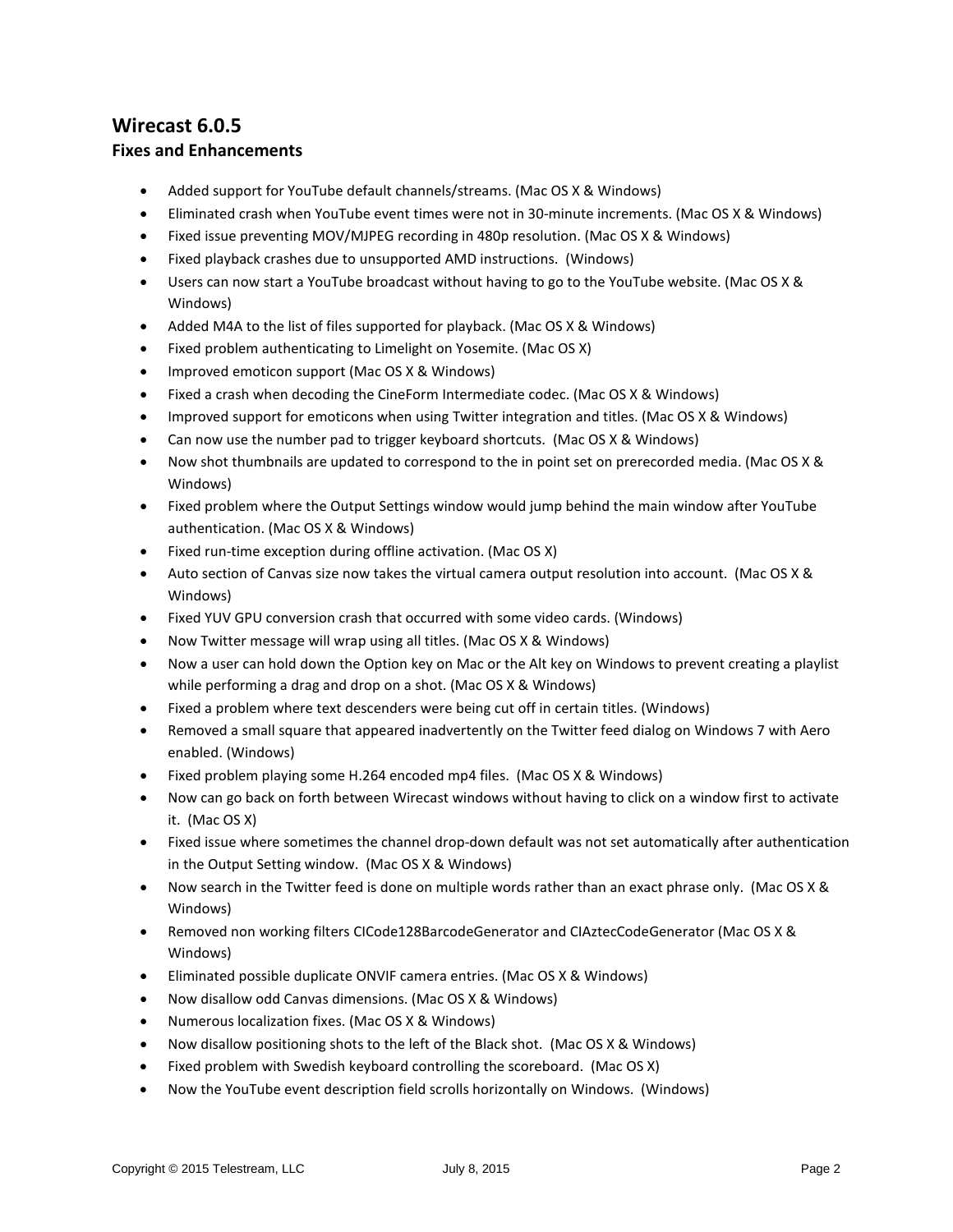- Support for Axis M1031-W IP camera verified. (Mac OS X & Windows)
- Fixed issue with using an image as a custom mask that appeared in Wirecast 6. (Mac OS X)
- H.264 360p is the new default preset for Sermon.net. (Mac OS X & Windows)
- Fixed problem with repeated disconnects when streaming with no audio. (Mac OS X)

## **Wirecast 6.0.4**

#### **Fixes and Enhancements**

- Due to a change in Twitter's API, Twitter authentication is now done in an external browser window. (Mac OS X & Windows)
- Fixed a problem recording mp4 files with the MainConcept H.264 encoder that caused corrupted recordings. (Mac OS X & Windows)

## **Wirecast 6.0.3**

## **Fixes and Enhancements**

- New! Added screen capture from iOS devices via Lighting cable. (Mac OS X 10.10)
- New! Added dialog to schedule events on YouTube Live directly from within Wirecast. (Mac OS X & Windows)
- New! Added support for playback of QuickTime Animation files. (Mac OS X & Windows)
- New! Images are now updated automatically if they are stored on local disk. (Mac OS X & Windows)
- New! Added keyboard shortcuts to toggle Live Preview Swap on and off. (Mac OS X & Windows)
- New! The Audio Delay specified in the Audio Inspector can now be up to 10 seconds, up from 1 second, and is now specified in numeric terms rather than by moving a slider. (Mac OS X & Windows)
- New! Optimized H.264 playback to use approximately 25% less CPU. (Mac OS X & Windows)
- New! Optimized CPU usage by Web Stream, Wirecast Cam, and Blackmagic sources to use up to 50% less CPU. (Mac OS X)
- New! Added a button in the Output Settings that refreshes the list of scheduled YouTube events. (Mac OS X & Windows)
- New! Implemented drag-able region in the title area of the shot so that users must mouse drag from the shot's title bar in order to perform drag operations. This helps prevent inadvertent movement of shots. (Mac OS X & Windows)
- New! Local Desktop Presenter Window Capture now tracks the location of a Window being captured rather than capturing a static screen region. (Mac OS X)
- New! Added an option to capture a screen region with the Local Desktop Presenter. (Mac OS X & Windows)
- New! Now larger fields on the Thin Pipe scoreboard. (Mac OS X & Windows)
- New! Now display a microphone icon under the Live window when audio is being outputted via the Virtual Microphone feature. (Mac OS X & Windows)
- New! Users can now drag-and-drop media onto the '+' button in the shot bin to add media to a layer. (Mac OS X & Windows)
- New! Added hotkeys for activating and deactivating Master Layers. (Mac OS X & Windows)
- New! Added a Just Text title to allow cleaner display of text-only titles. (Mac OS X & Windows)
- New! Added all system audio devices to the Change Audio right click menu regardless of if they already exist in the document. (Mac OS X & Windows)
- Fixed an issue where Wirecast was not prompting to save the document right after new camera/audio/Desktop Presenter shots were added to the shot bin. (Mac OS X & Windows)
- The Audio Inspector will now be reopened automatically on launch if it was open at shutdown. (Windows)
- Fixed a problem in the Shot Editor where pressing "Reset Position" on a shot constructed with templates would make the source invisible. (Mac OS X & Windows)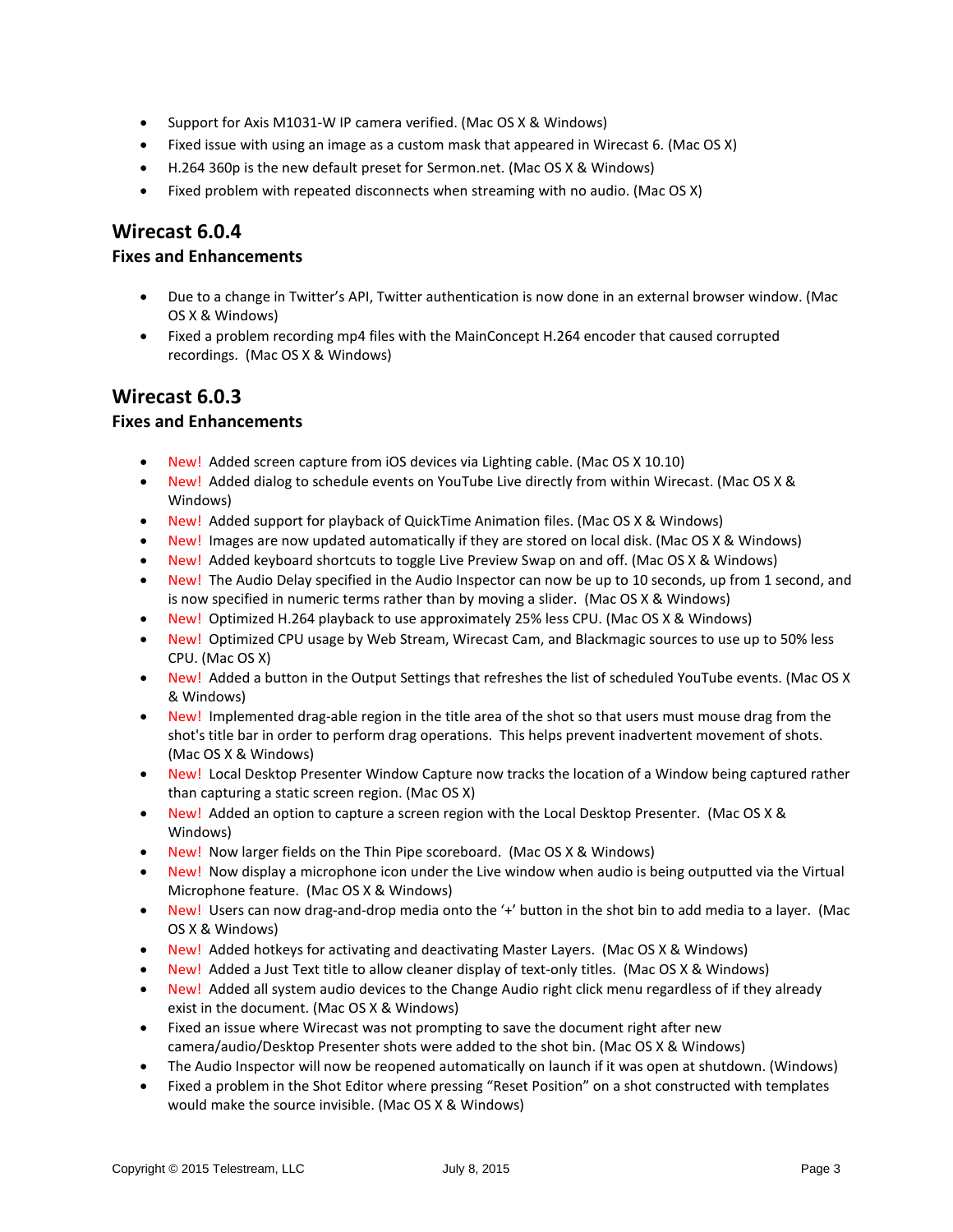- Fixed a problem in the Shot Editor where cropping and then resizing an image caused it to resize. (Mac OS X & Windows)
- Fixed an issue where Wirecast would retrieve the incorrect times for YouTube Live events. (Mac OS X & Windows)
- Fixed an issue where adding an audio input in the Audio Inspector caused a video transition to trigger in the Live window. (Mac OS X)
- Now limit the default resolution of web cams to be 1080p. (Mac OS X)
- Fixed and issue that cause hidden Master Layers to become visible when changing the canvas size. (Mac OS X)
- Fixed issue where the stream attributes were not initially displayed when Web Stream connected to a stream. (Mac OS X & Windows)
- Fixed issue where scoreboards were displayed as squished, stretched, or offset. (Mac OS X & Windows)
- Fixed issue where Web Stream repeated last audio sample received if the connection was lost. (Mac OS X & Windows)
- Fixed issue where Local Desktop Presenter window didn't not keep focus when windows is moved (Mac OS X & Windows)
- Camera Preview frame rate is now saved when document is saved. (Mac OS X & Windows)
- Fixed issue where Preview playback controls and countdown clock were not enabled when displaying a video whose filename contained an image file extension. (Mac OS X & Windows)
- Fixed an issue where transitioning from one source to another produced choppy audio. (Mac OS X & Windows)
- Fixed an issue where the selected transition was only applied to the last queued shot when sending shots on multiple Layers live. (Mac OS X)
- Fixed an issue that caused static popping when adjusting the delay slider for live inputs in the Audio Inspector. (Mac OS X)
- Fixed an issue where trying to open Web Stream configured with a malformed URL caused a crash. (Windows)
- Fixed issue where Wirecast didn't retain the contents of Preview asset upon saving and re-opening a document. (Mac OS X & Windows)
- VS4 and MXO2 DirectShow inputs are now not displayed as possible sources in Wirecast. Please use Matrox's Wirecast source plugin to connect to these devices. (Windows)
- CTRL-click on touchpad once again functions as right-click. (Mac OS X)
- Fixed issue where Blackmagic Outputs did not display the proper check box when outputting various formats in "Demo Mode" (Windows)
- Fixed an issue where the Shot Editor and other secondary windows did not open on a second monitor when Wirecast's main window was on a secondary monitor. (Mac OS X & Windows)
- Fixed an issue where the initial selection for USB Webcam Audio Settings did not take. (Mac OS X)
- Fixed problem where application locked up when the Configure button in the Source Settings dialog was clicked more than once. (Windows)
- Fixed issue where Wirecast was forced into the background if users clicked on a shot while the Audio Inspector was open (Mac OS X & Windows)
- Added "New Playlist" item to the Edit menu. (Mac OS X & Windows)
- Fixed issue where the cursor would become stuck as a resize icon when moving above the Shot Bin. (Mac OS X)
- Fixed issue where Zoom Slider didn't function if the trim points were set too close together in the Preview Window. (Mac OS X & Windows)
- Fixed issue where the document did not load if its name contained an apostrophe. (Windows)
- Fixed problem where thumbnail sizing in Playlist windows and Layer windows were was not persisted when the windows were reopened. (Mac OS X & Windows)
- Fixed an issue where iOS devices were sometimes not being detected on congested networks due to a timeout. (Mac OS X & Windows)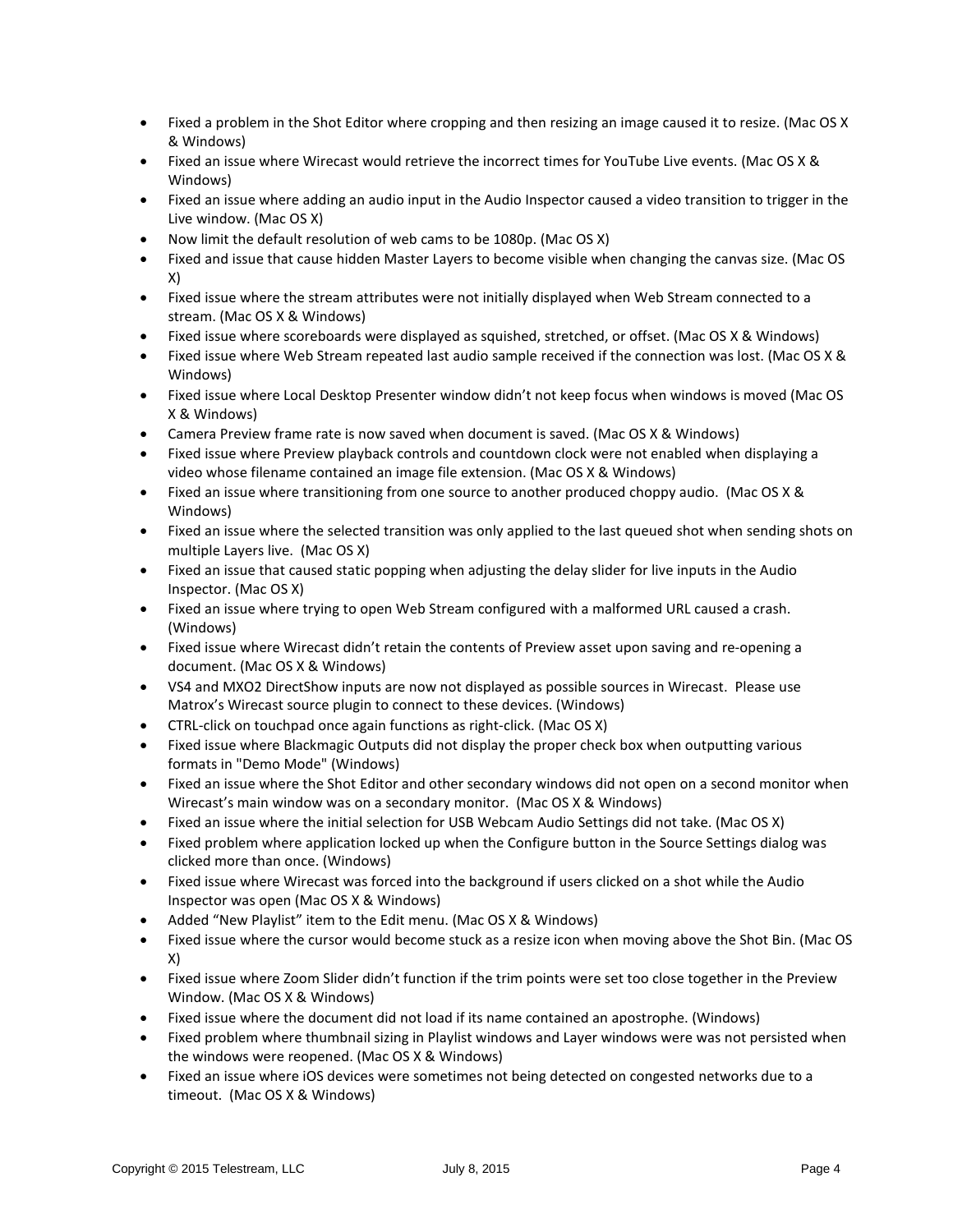- Fixed issue where License and Serial Number were displayed as white text on white background when focus was shifted away. (Mac OS X)
- Fixed occasional hang on exit when shutting down connections to Bonjour devices. (Mac OS X)
- Fixed problem with text vanishing from the Message Feed when double-clicking the column width resize area. (Windows)
- Fixed problem where the Preview Zoom Slider widget remained open and rendered on top of new windows or panes opened over it. (Mac OS X)
- Fixed problem where the Replay Shot Template setting in the Replay Settings dialog was not being set correctly when saving and loading a document. (Mac OS X & Windows)
- Fixed issue where a playlist entered an inactive state after a shot was deleted from it. (Mac OS X & Windows)
- Fixed problem with distorted Virtual Camera output when using match canvas with certain resolutions. (Mac OS X & Windows)
- Fixed problem where Preview audio endlessly repeated one frame of sound when selecting a new shot that was not playing. (Mac OS X)
- Fixed problem where the playback controls would not display when pre-recorded content was sent to Preview using Live/Preview Swap. (Mac OS X & Windows)
- Fixed problem where audio sources would crackle intermittently due to buffering problems. (Mac OS X & Windows)
- Fixed aspect ratio errors for Remote Desktop Presenter shots loaded from a document opened via Windows Explorer. (Mac OS X & Windows)
- Fixed occasional hang on exit if the user was prompted to save their document when exiting. (Mac OS X)
- Increased bounding rectangles for controls that resize thumbnails in the Playlist window. (Mac OS X)
- Fixed issue where a click-drag on a shot in a Mater Layer would bring the shot into Live or Preview. (Mac OS X & Windows)
- Delete All in the Social Media dialog now also removes all text currently rendered into Social Shots. (Mac OS X & Windows)
- Now multiple documents can be accessed by right-clicking the Wirecast icon in the Dock. (Mac OS X)
- Fixed issue where SDP files got overwritten without promoting the user. (Mac OS X & Windows)
- Fixed issue where social message feed delete icon would get stuck in the mouse-down state under certain conditions. (Mac OS X)
- Fixed an issue that caused the audio preview not to work if a source was made live immediately after launching Wirecast. (Windows)
- Fixed a crash that occurred when selecting different sources in the Source Setting dialog rapidly. (Mac OS X & Windows)
- Eliminated flickering of the volume slider decibel tooltip by making it a fixed width. (Mac OS X & Windows)
- Now Wirecast will only throw one error dialog when the same problem occurs with multiple files. (Mac OS X & Windows)
- Fixed problem where users could not modify the IP address field after initially configuring Remote Desktop Presenter. (Mac OS X & Windows)
- Fixed problem where the Local Desktop Presenter monitor selection was not saved. (Mac OS X)
- Fixed memory leak that occurred when the network adaptor was disabled and the ONVIF IP camera discovery was on. (Windows)
- Fixed sync issues when recording to .mov files under high system load. (Mac OS X & Windows)
- Fixed issue where .mp4 files were appearing green and stretched after import into Wirecast. (Mac OS X & Windows)
- Fixed error that occurred when Social Media feed type was set to Search and the feed is accessed without data present in the Search String field. (Mac OS X & Windows)
- Fixed crash due to corrupted presets. (Mac OS X & Windows)
- Fixed possible crash after cancelling authentication of an ONVIF device. (Mac OS X & Windows)
- Added more visual feedback during drag and drop of shots within shot bin. (Mac OS X & Windows)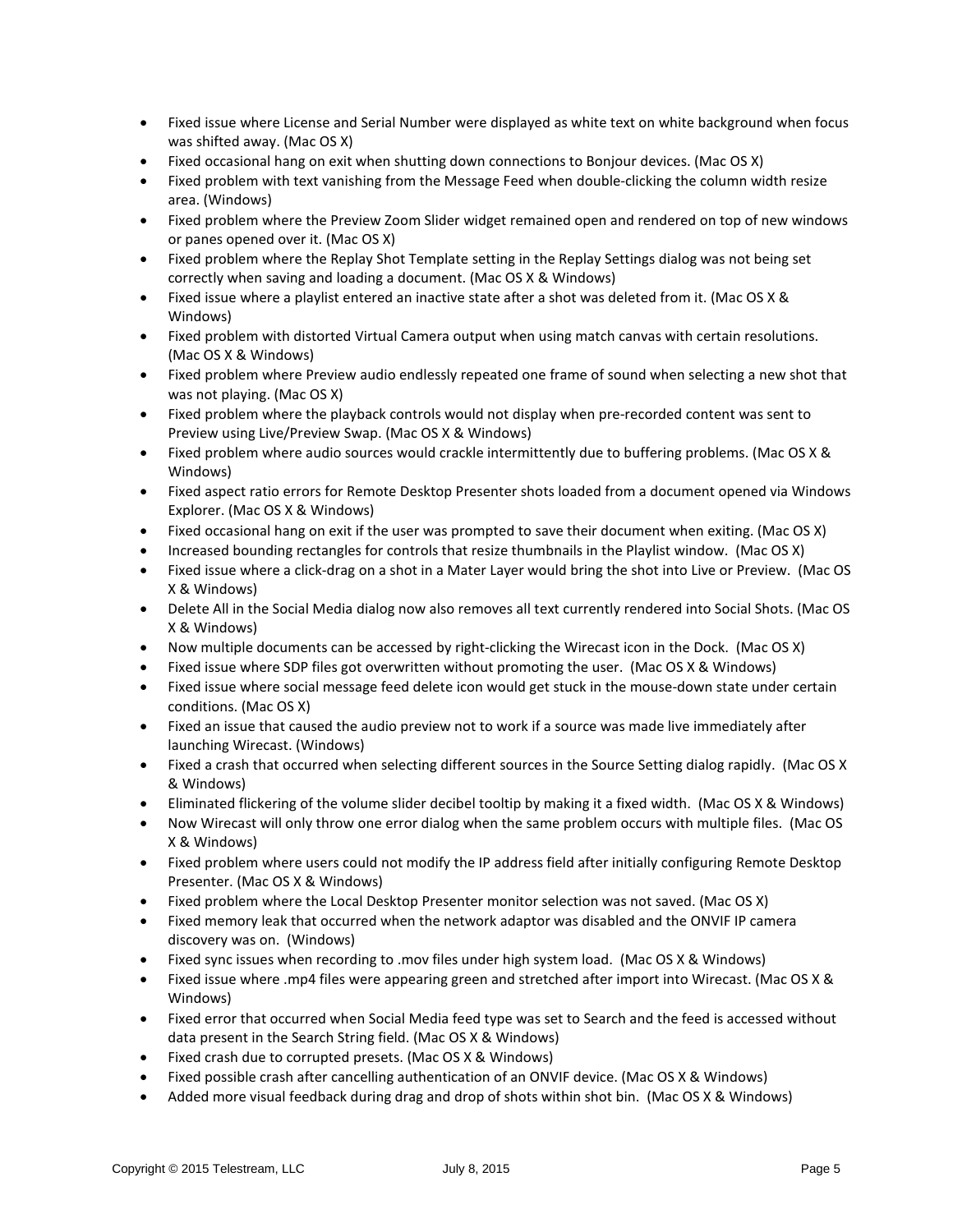- Fixed possible hang when opening Wirecast 5 documents. (Mac OS X & Windows)
- Fixed issue where disconnecting a web cam could stop the preview icon for the iSight camera from updating in the shot bin. (Mac OS X)
- Corrected inaccurate bitrate estimation for .mov outputs in the Output Settings dialog. (Mac OS X & Windows)
- Fixed issue where switching the AVFoundation audio settings corrupted USB audio. (Mac OS X)
- Fixed issue where some mp3 files were not being played in the live output. (Mac OS X & Windows)
- Fixed issue where UI could lockup for up to 25 seconds when deleting a Wirecast Cam or Web Stream source. (Mac OS X & Windows)
- Fixed issue where activating Replay with an invalid output destination and then clicking "Edit" in the error dialog opened the Output Settings window instead of Replay Settings. (Mac OS X & Windows)
- Fixed a crash when opening a Wirecast document containing Replay assets that was created on another OS. (Mac OS X & Windows)
- Fixed a possible crash when the Web Stream was connecting to a MMS source. (Windows)
- Fixed an occasional crash that occurred when closing a document after removing Replay assets from the Asset Manager. (Mac OS X & Windows)
- Modified behavior in the shot bin so that double clicking on a shot opens the shot editor, but no longer puts the shot into Preview or Live. (Mac OS X)
- Added all system audio devices to the Change Audio right click menu regardless of if they already exist in the document. (Mac OS X & Windows)
- Fixed occasional crashed when clicking Apply for Intensity Shuttle USB 3.0 device in Source Settings. (Mac OS X & Windows)
- Fixed occasional crash that occurred when connected to an HDV device with 12bit audio. (Mac OS X & Windows)
- Fixed a problem where the shots in preview were sent live when assigning a Template to a Shot when AutoLive was enabled. (Mac OS X & Windows)
- Fixed a problem with the Local Desktop Presenter where the "Show Cursor" option did not function until it was toggled off then back on. (Mac OS X)
- Fixed a problem where Wirecast was forcing web cameras to the highest available resolution rather than using the saved resolution settings from a document. (Mac OS X)
- Fixed a problem where Wirecast was converting RTMP destinations from Wirecast 4 and 5 documents to Azure Media Services destinations. (Mac OS X & Windows)
- Fixed a misalignment of the Connection meter in the main Wirecast window. (Mac OS X)
- Fixed a crash when removing unused Replay segments during document close. (Windows)
- Sporadic crash when connected to Wirecast Cam when switching Wi-Fi networks or during other network interruption. (Mac OS X & Windows)
- Fixed excessive launch time that could occur after having connected to a Wirecast Cam app that was not longer present on the network. (Mac OS X)
- Fixed problem with audio delay not working unless set to 1 second. (Mac OS X)
- Included missing documentation for Playlist API calls. (Windows)
- Fixed intermittent problem where a Playlist shot would move when clicking on another Playlist in the shot bin. (Mac OS X & Windows)
- Fixed issue where shots in a Playlists rearrange themselves intermittently when a new shot in the Playlist is selected. (Windows)
- Fixed crash when a negative frame dimension was assigned to a .mov encoder preset. (Mac OS X & Windows)
- Fixed a crash that occurred if a user removes a Web Stream source form the Source Setting dialog before finishing the authentication process. (Mac OS X)
- "Match Canvas" is now the default resolution setting for Virtual Camera Out. (Mac OS X & Windows)
- Fixed crash that occurred when adjusting the volume in the Audio Inspector while a Playlist was transitioning to a new shot. (Mac OS X)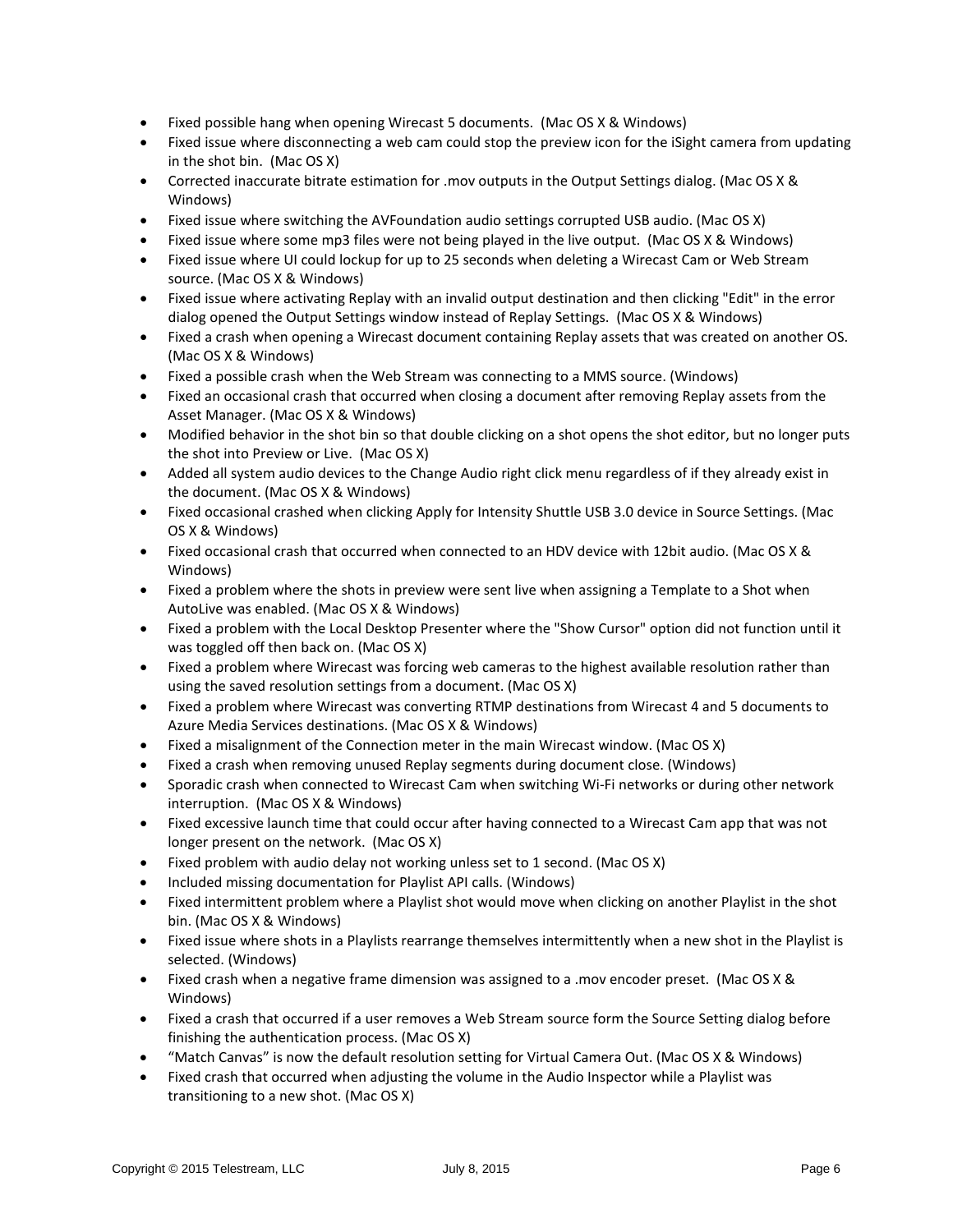• Removed Accordion Fold transition. (Mac OS X)

# **Wirecast 6.0.2 (Mac Only)**

## **Fixes and Enhancements**

• Fixes issue that caused unnecessary CPU usage on the Mac platform. (Mac OS X)

# **Wirecast 6.0.1**

#### **Fixes and Enhancements**

- New! Use of the Wirecast Cam iOS App, a free app for iPad and iPhone, as a source. (Mac OS X & Windows)
- New! Added support for .WAV and .M4A file playback that was present in 5.0.3 but absent in 6.0. (Mac OS X & Windows)
- Fixed a crash that occurred if the destination RTMP server was slow to accept a stream after a connection has been established. (Mac OS X & Windows)
- Fixed crash due to corrupted audio settings being read from the preferences. (Windows)
- Fixed crash when copying a search string from the Social Feed search field. (Mac OS X & Windows)
- Renamed "Microsoft Azure Media Services" "Azure Media Services" in the Output Settings dialog. (Mac OS X & Windows)
- Fixed crash when deleting Tweets from the Social Media message feed. (Mac OS X & Windows)
- Prevented Unhandled Exception error when using social media feed without entering credentials. (Mac OS X & Windows)
- Fixed issue that prevented the File Open button from operating in the NewBlueFX section of the Source Settings Dialog under some conditions. (Mac OS X & Windows)
- AJA cards no longer function in Wirecast directly through via AVFoundation. Install the AJA Wirecast source plugin to access them from Wirecast.

# **Wirecast 6.0**

## **Fixes and Enhancements**

- New! Instant Replay support. (Mac OS X & Windows)
- New! Playlist Support. (Mac OS X & Windows)
- New! Twitter integration. (Mac OS X & Windows)
- New! Support for the new iOS 8 App, Wirecast Cam, as a camera source. (Mac OS X & Windows)
- New! Recordings are now written in a recoverable file format. Recording files are now usable even the recording is interrupted due to system failure. (Mac OS X & Windows)
- New! Full Retina support. (Mac OS X)
- New! Improved Multicast and Unicast support. (Mac OS X & Windows)
- New! Keyboard mapping functionality for shots. (Mac OS X & Windows)
- New! Shortcut keys for setting in and out points and creating Replay shots. (Mac OS X & Windows)
- New! Destination for Microsoft Azure Media Services. (Mac OS X & Windows)
- New! Destination for Wowza Streaming Engine (Mac OS X & Windows)
- New! Added AppleScript samples to application bundle. (Mac OS X & Windows)
- New! Added the ability to play back recorded media in Preview. (Mac OS X & Windows)
- New! Added the ability to set in and out points in Preview. (Mac OS X & Windows)
- New! Added the ability to set playback speed in Preview. (Mac OS X & Windows)
- New! Added the ability to suppress automatic detection of IP devices in network. (Mac OS X & Windows)
- New! Added the ability to automatically set the Canvas size. (Mac OS X & Windows)
- New! Support for using custom backgrounds for Scoreboards. (Mac OS X & Windows)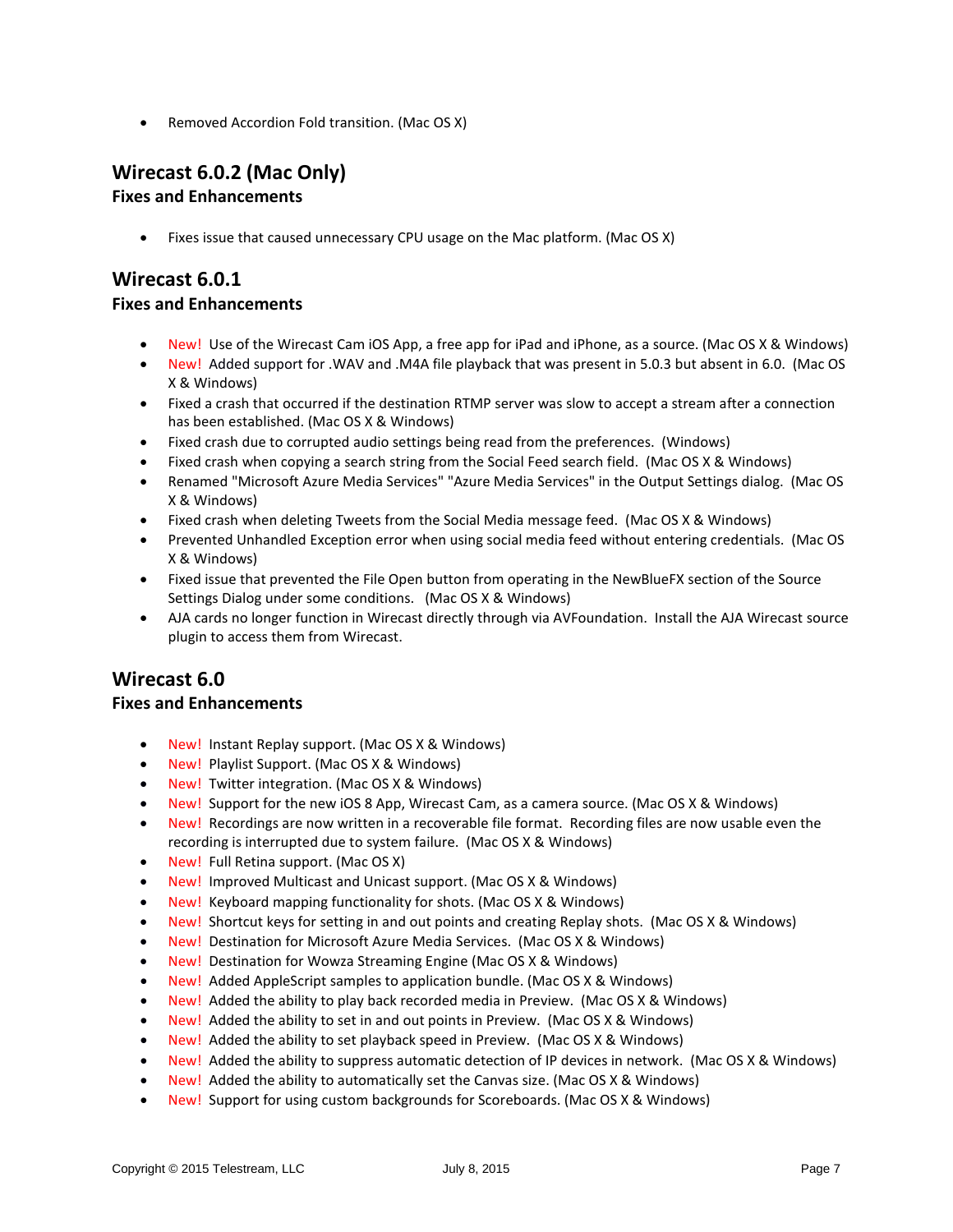- New! Hotkeys to change scores from the Wirecast main window. (Mac OS X & Windows)
- New! Add support for 2K and 4K canvas sizes via Custom Canvas size. (Mac OS X & Windows)
- New! AppleScript examples are now part of the application bundle at Wirecast.app/Contents/Resources/scriptingexamples. (Mac OS X)
- New! 64bit versions of Wirecast are now available. Moving to 64bit fixes many problems caused by running out of memory due to 32bit memory limits. (Mac OS X & Windows)
- New! Updated installer technology for Windows; new versions of Wirecast will automatically replace previous versions of Wirecast without the need to manually uninstall beforehand. (Windows)
- New! Dedicated destination for Wowza server that can utilize configuration files created by Wowza. (Mac OS X & Windows)
- New! MOV record to disk destination replaces QuickTime Record To Disk for recording near lossless video at low CPU. ProRes codec is available on Mac, and MJPEG is available on Windows with selectable quality. (Mac OS X & Windows).
- New! Wirecast no longer uses QuickTime components for video file playback and writing. QuickTime, deprecated by Apple, has been replaced with technology optimized to take advantage of 64 bit addressing, providing superior performance with higher resolutions and frame rates. (Mac OS X & Windows)
- New! QuickTime is no longer required to run Wirecast on Windows. (Windows)
- New! User presets are now listed on top of system, and destination default presets for easy access. (Mac OS X & Windows)
- New! Ability to set the maximum number of reconnects to a streaming server/CDN. This avoids the situation where a user would have to force quite Wirecast once a server becomes unresponsive. (Mac OS X & Windows)
- New! New Blue Pro Titler Plug-in and support (Mac OS X & Windows)
- Eliminated memory spike when playing back some mp4 files. (Mac OS X & Windows)
- Fixed problem where some mp4 files would play back with no audio. (Mac OS X & Windows)
- Fixed issue where incorrect Video FPS selections were displayed for USB cameras in the Source Settings dialog. (Mac OS X)
- Fixed jitter/stutter when recording at 1080p in ProRes and MJPEG. (Mac OS X, Windows)
- Fixed issue that prevented tabbing between controls. (Mac OS X)
- Fixed issue that sometimes caused frame drops during a transition when switching to shots containing prerecorded video. (Mac OS X & Windows)
- Fixed problem where streaming audio-only resulted in sped up audio. (Mac OS X)
- Fixed problem where audio because out of sync after playing video file in the Configure Media Settings tab of the Shot Editor. (Mac OS X & Windows)
- Fixed issue where disconnecting a device could cause a crash if there were no built-in AV devices or other AV devices connected to the system. (Mac OS X, Windows)
- Fixed crash when last connected camera was disconnected. (Mac OS X)
- Fixed crash on exit after using Blackmagic Output and Input on separate cards. (Mac OS X)
- Fixed problem where Bonjour WebStream sources did not connect and the Asset Manager listed them as missing at document load. (Mac OS X & Windows)
- Fixed issue that caused floating colors in scoreboards. (Mac OS X)
- Fixed memory leak and eventual crash (after a few hours) when using the Matrox VS4. (Windows)
- Fixed issue that caused black frames to be inserted during transitions. (Mac OS X & Windows)
- Fixed issue that prevented a correct event list to be retrieved from YouTube. (Mac OS X & Windows)

## **Features No Longer Supported**

- VP6 codec no longer supported and has been replaced for streaming in Flash by H.264. (Mac OS X & Windows)
- Streaming to a QuickTime streaming server. (Mac OS X & Windows)
- Streaming using the built-in QuickTime streaming server. (Mac OS X & Windows)